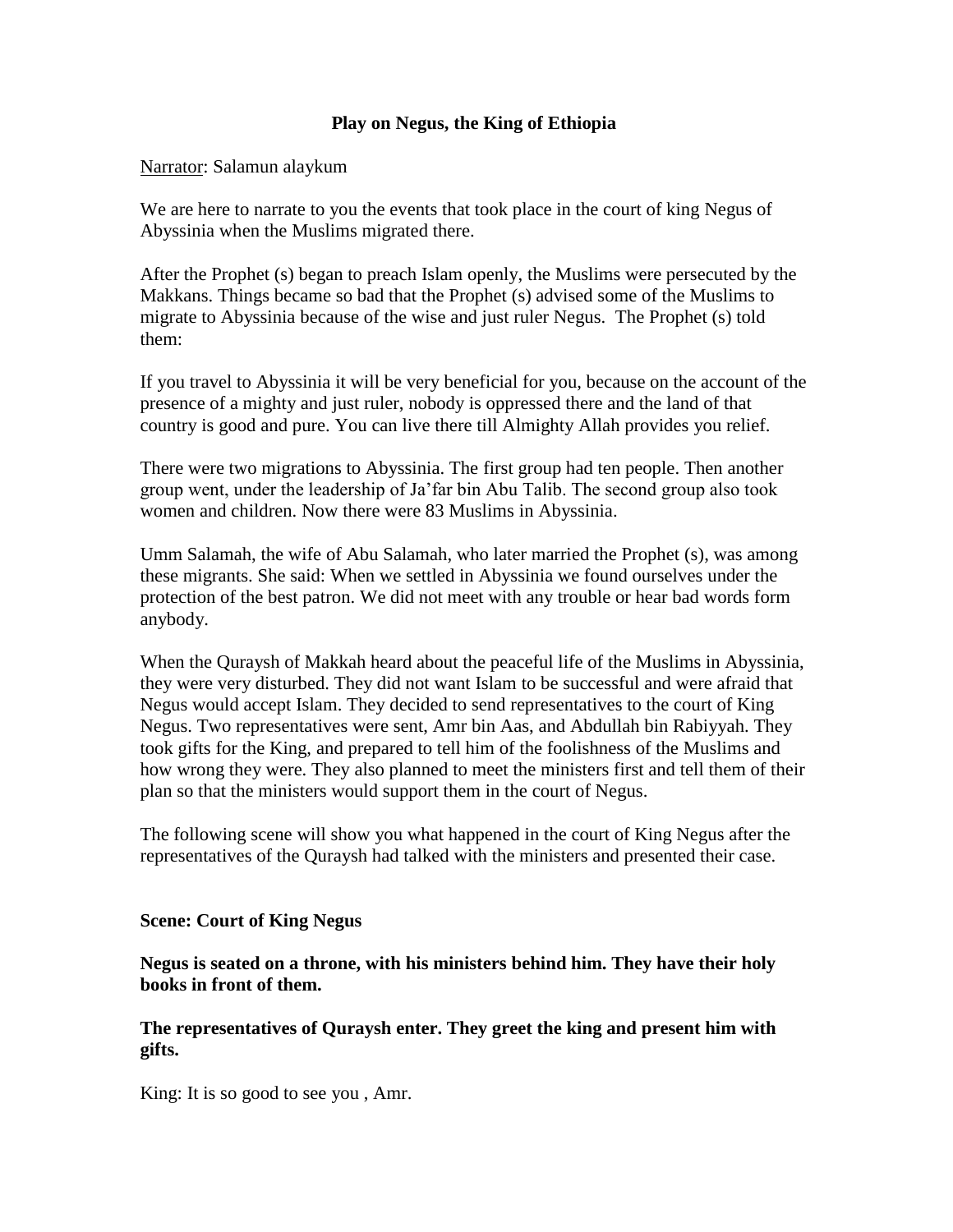Amr: these gifts are for you, dear king.

King: your generosity is overwhelming

Amr: you deserve much more…O honorable ruler of Abyssinia. Some foolish young men of Mecca are trying to propagate a new religion which is not like our religion or the one of their ancestors. They have taken refuge in your country and they will begin to cause trouble for you like they did for us. Let us do the favor of taking them from you.

## **(the Ministers murmur in agreement, but signs of anger appear on the face of the king)**

King: I can't just hand over those who have sought refuge in my country. These people seem peaceable enough to me.

Narrator: An emissary is sent to tell the Muslims to come to the court of King Negus. Ja'far bin Abu Talib is their leader.

# **(the Muslims enter the court, looking worried. Ja'far is calm and confident)**

One of the Muslims (in a low tone): What are you going to tell the King?

Ja'far: Exactly what the Holy Prophet (s) told me.

King: Why have you adopted a faith which is not like our religion or like the one of your ancestors?

Ja'far: dear King…

Minister (1): Bow to the king!

Ja'far: we bow to no man sir, only to our God.

Amr: see your honor! Anarchy already!

King: I let it pass, continue..

Ja'far: not very long ago we were ignorant people and worshipped idols. We always indulged in wretched deeds. We had no respect for our neighbors. The weak and the helpless were oppressed by the strong. Then a person rose from amongst us, who had a very pure and brilliant past. He rose up and invited us, under the commandment of Allah, to worship the One and only God, and declared the worship of idols to be despicable. He also ordered us to return the things entrusted to us by others, to avoid impurities, to behave well with our kinsmen and neighbors and to shun bloodshed, unlawful contracts, false evidence, taking away the property of orphans, and mistreating women.